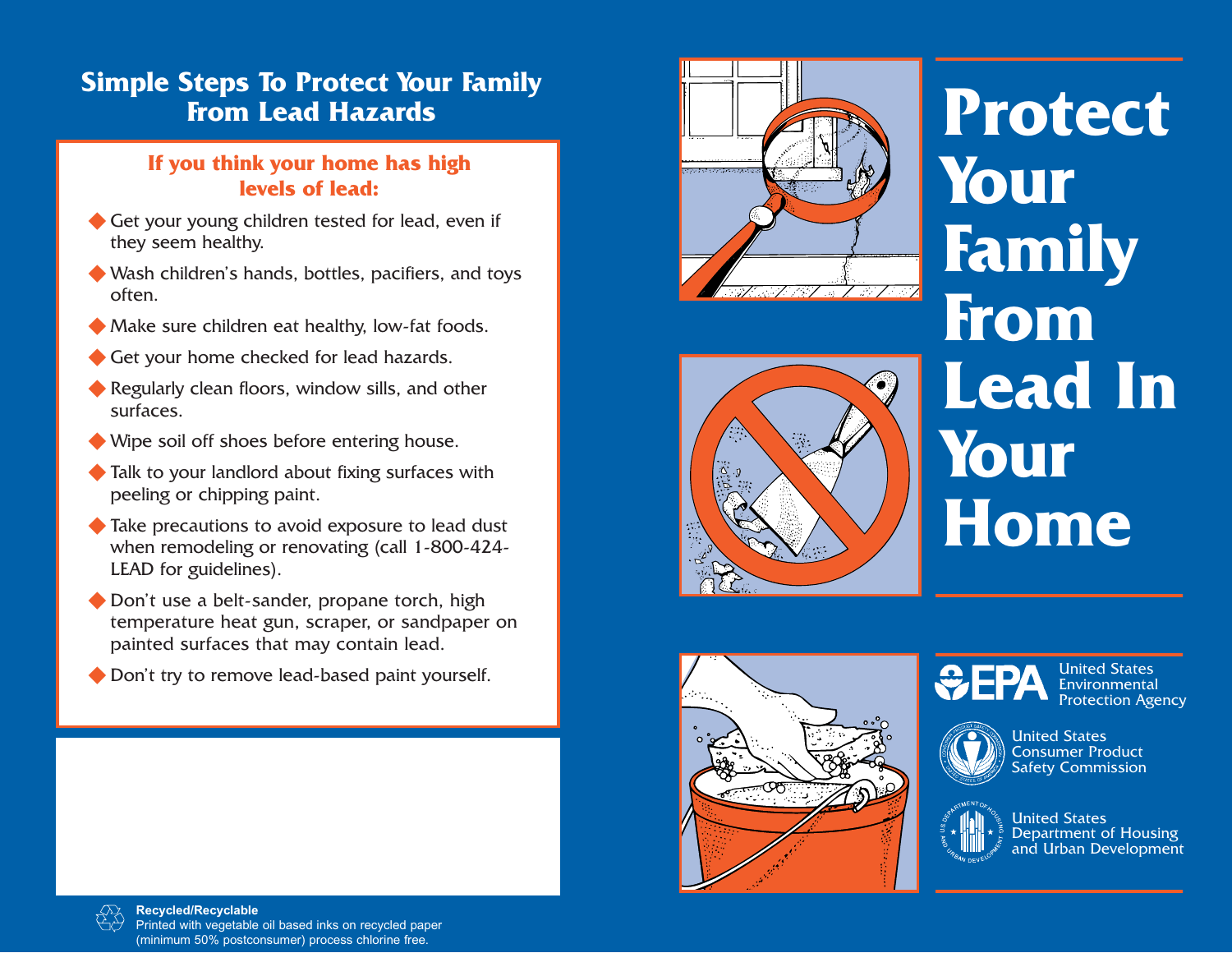## **Are You Planning To Buy, Rent, or Renovate a Home Built Before 1978?**

any houses and apartments built before 1978 have paint that contains high levels of lead (called lead-<br>based paint). Lead from paint, chips, and dust can pose serious health hazards if not taken care of properly.



**OWNERS, BUYERS, and RENTERS** are encouraged to check for lead (see page 6) before renting, buying or renovating pre-1978 housing.

Federal law requires that individuals receive certain information before renting, buying, or renovating pre-1978 housing:



**LANDLORDS** have to disclose known information on lead-based paint and lead-based paint hazards before leases take effect. Leases must include a disclosure about lead-based paint.



**SELLERS** have to disclose known information on lead-based paint and lead-based paint hazards before selling a house. Sales contracts must include a disclosure about lead-based paint. Buyers have up to 10 days to check for lead.



**RENOVATORS** disturbing more than 2 square feet of painted surfaces have to give you this pamphlet before starting work.

## **CPSC Regional Offices**

Your Regional CPSC Office can provide further information regarding regulations and consumer product safety.

**Eastern Regional Center** Consumer Product Safety Commission 201 Varick Street, Room 903 New York, NY 10014

#### **Western Regional Center**

Consumer Product Safety Commission 1301 Clay Street, Suite 610-N Oakland, CA 94612 (510) 637-4050

#### **Central Regional Center**

(212) 620-4120

Consumer Product Safety Commission 230 South Dearborn Street, Room 2944 Chicago, IL 60604 (312) 353-8260

## **HUD Lead Office**

Please contact HUD's Office of Healthy Homes and Lead Hazard Control for information on lead regulations, outreach efforts, and lead hazard control and research grant programs.

#### **U.S. Department of Housing and Urban Development**

Office of Healthy Homes and Lead Hazard Control 451 Seventh Street, SW, P-3206 Washington, DC 20410 (202) 755-1785

This document is in the public domain. It may be reproduced by an individual or organization without permission. Information provided in this booklet is based upon current scientific and technical understanding of the issues presented and is reflective of the jurisdictional boundaries established by the statutes governing the co-authoring agencies. Following the advice given will not necessarily provide complete protection in all situations or against all health hazards that can be caused by lead exposure.

U.S. EPA Washington DC 20460 EPA747-K-99-001 U.S. CPSC Washington DC 20207 June 2003 U.S. HUD Washington DC 20410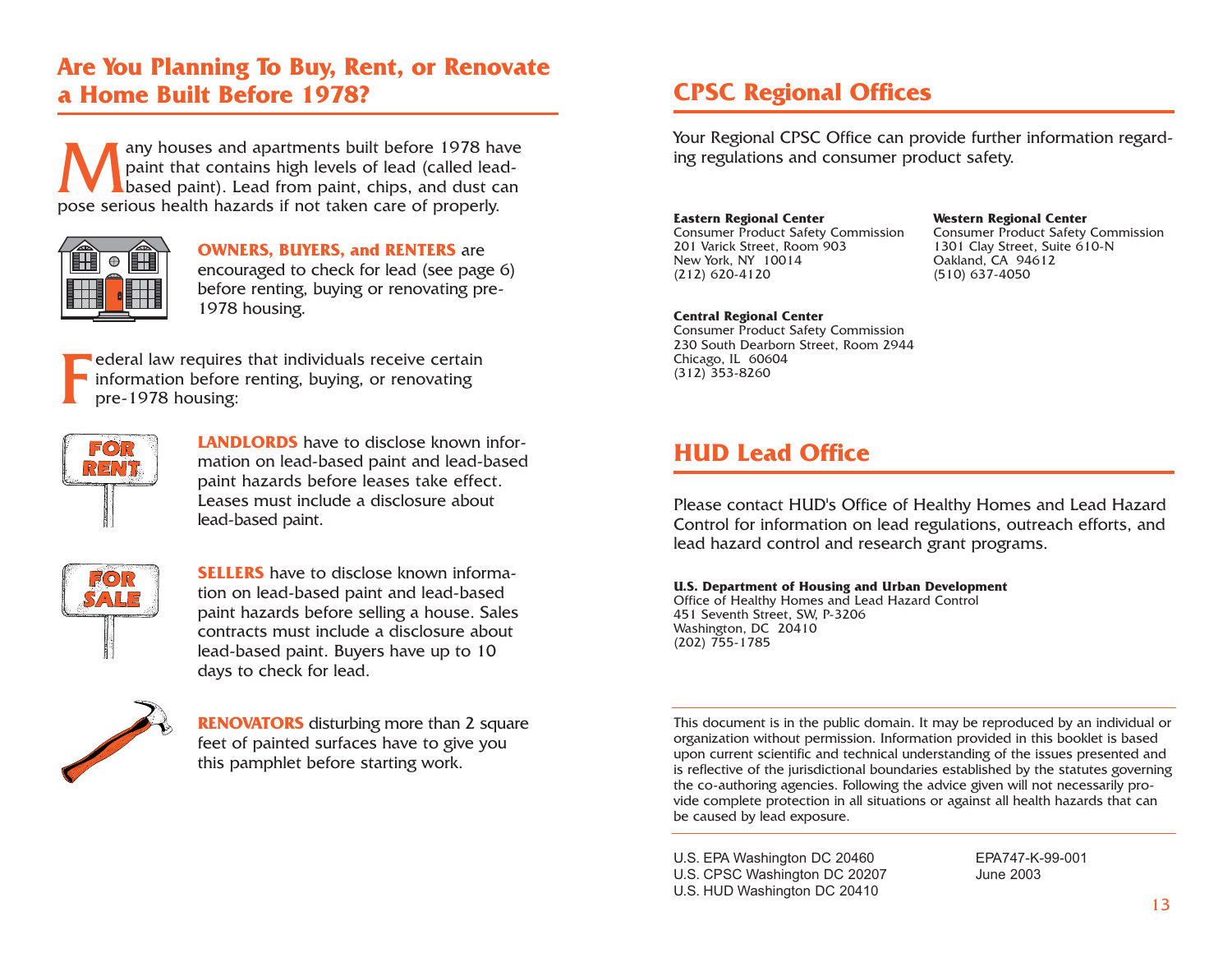## **EPA Regional Offices**

Your Regional EPA Office can provide further information regarding regulations and lead protection programs.

#### **EPA Regional Offices**

**Region 1** (Connecticut, Massachusetts, Maine, New Hampshire, Rhode Island, Vermont)

Regional Lead Contact U.S. EPA Region 1 Suite 1100 (CPT) One Congress Street Boston, MA 02114-2023 1 (888) 372-7341

**Region 2** (New Jersey, New York, Puerto Rico, Virgin Islands)

> Regional Lead Contact U.S. EPA Region 2 2890 Woodbridge Avenue Building 209, Mail Stop 225 Edison, NJ 08837-3679 (732) 321-6671

**Region 3** (Delaware, Maryland, Pennsylvania, Virginia, Washington DC, West Virginia)

Regional Lead Contact U.S. EPA Region 3 (3WC33) 1650 Arch Street Philadelphia, PA 19103 (215) 814-5000

**Region 4** (Alabama, Florida, Georgia, Kentucky, Mississippi, North Carolina, South Carolina, Tennessee)

Regional Lead Contact U.S. EPA Region 4 61 Forsyth Street, SW Atlanta, GA 30303 (404) 562-8998

**Region 5** (Illinois, Indiana, Michigan, Minnesota, Ohio, Wisconsin)

> Regional Lead Contact U.S. EPA Region 5 (DT-8J) 77 West Jackson Boulevard Chicago, IL 60604-3666 (312) 886-6003

**Region 6** (Arkansas, Louisiana, New Mexico, Oklahoma, Texas)

Regional Lead Contact U.S. EPA Region 6 1445 Ross Avenue, 12th Floor Dallas, TX 75202-2733 (214) 665-7577

**Region 7** (Iowa, Kansas, Missouri, Nebraska)

Regional Lead Contact U.S. EPA Region 7 (ARTD-RALI) 901 N. 5th Street Kansas City, KS 66101 (913) 551-7020

**Region 8** (Colorado, Montana, North Dakota, South Dakota, Utah, Wyoming)

Regional Lead Contact U.S. EPA Region 8 999 18th Street, Suite 500 Denver, CO 80202-2466 (303) 312-6021

**Region 9** (Arizona, California, Hawaii, Nevada) Regional Lead Contact U.S. Region 9 75 Hawthorne Street San Francisco, CA 94105

**Region 10** (Alaska, Idaho, Oregon, Washington) Regional Lead Contact

(415) 947-4164

U.S. EPA Region 10 Toxics Section WCM-128 1200 Sixth Avenue Seattle, WA 98101-1128 (206) 553-1985

## **IMPORTANT!**

## **Lead From Paint, Dust, and Soil Can Be Dangerous If Not Managed Properly**

- **FACT:** Lead exposure can harm young children and babies even before they are born.
- **FACT:** Even children who seem healthy can have high levels of lead in their bodies.
- **FACT:** People can get lead in their bodies by breathing or swallowing lead dust, or by eating soil or paint chips containing lead.
- **FACT:** People have many options for reducing lead hazards. In most cases, lead-based paint that is in good condition is not a hazard.
- **FACT:** Removing lead-based paint improperly can increase the danger to your family.

If you think your home might have lead hazards, read this pamphlet to learn some simple steps to protect your family.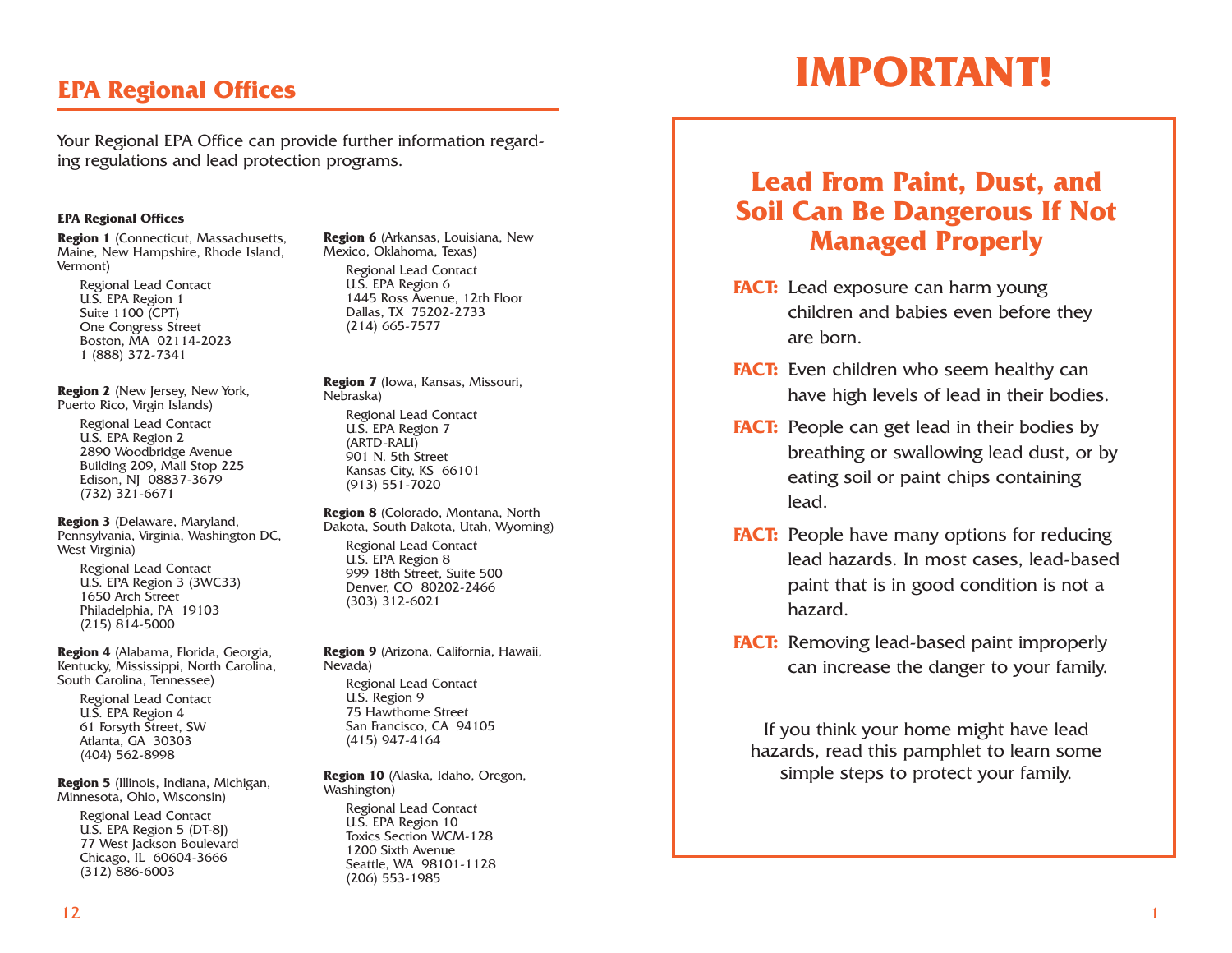## **Lead Gets in the Body in Many Ways**

**Childhood lead poisoning remains a major environmental health problem in the U.S.**

**Even children who appear healthy can have dangerous levels of lead in their bodies.**

#### **People can get lead in their body if they:**

- Breathe in lead dust (especially during renovations that disturb painted surfaces).
- ◆ Put their hands or other objects covered with lead dust in their mouths.
- Eat paint chips or soil that contains lead.

#### **Lead is even more dangerous to children under the age of 6:**

- ◆ At this age children's brains and nervous systems are more sensitive to the damaging effects of lead.
- ◆ Children's growing bodies absorb more lead.
- Babies and young children often put their hands and other objects in their mouths. These objects can have lead dust on them.

#### **Lead is also dangerous to women of childbearing age:**

◆ Women with a high lead level in their system prior to pregnancy would expose a fetus to lead through the placenta during fetal development.



## **For More Information**

#### **The National Lead Information Center**

Call **1-800-424-LEAD (424-5323)** to learn how to protect children from lead poisoning and for other information on lead hazards. To access lead information via the web, visit **www.epa.gov/lead** and **www.hud.gov/offices/lead/.**



#### **EPA's Safe Drinking Water Hotline**

Call **1-800-426-4791** for information about lead in drinking water.

#### **Consumer Product Safety Commission (CPSC) Hotline**

To request information on lead in consumer products, or to report an unsafe consumer product or a product-related injury call **1-800-638- 2772.** or visit CPSC's Web site at: **www.cpsc.gov.**



#### **Health and Environmental Agencies**

Some cities, states, and tribes have their own rules for lead-based paint activities. Check with your local agency to see which laws apply to you. Most agencies can also provide information on finding a lead abatement firm in your area, and on possible sources of financial aid for reducing lead hazards. Receive up-to-date address and phone information for your local contacts on the Internet at **www.epa.gov/lead** or contact the National Lead Information Center at **1-800-424-LEAD.**

For the hearing impaired, call the Federal Information Relay Service at **1-800-877-8339** to access any of the phone numbers in this brochure.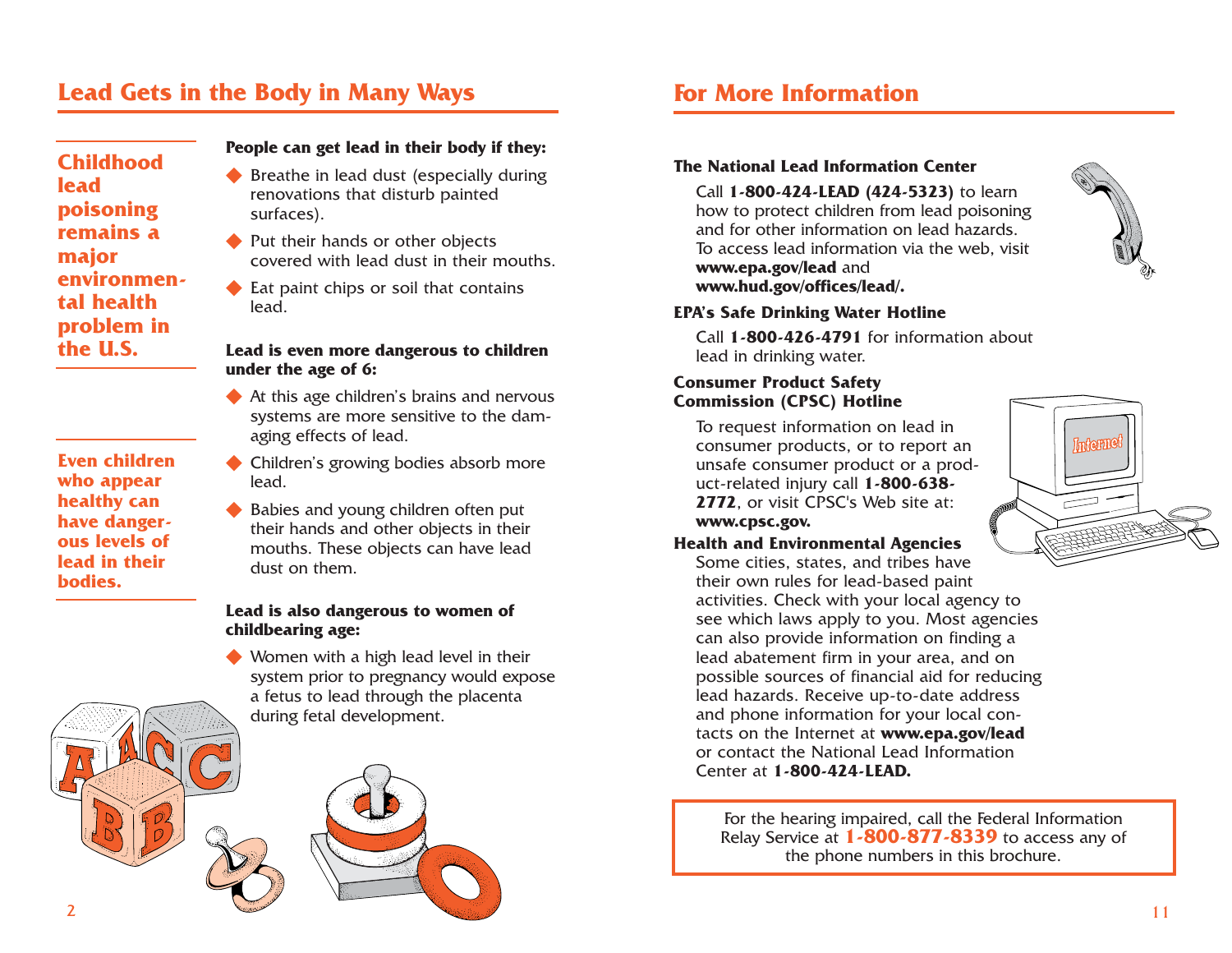## **Other Sources of Lead**



**While paint, dust, and soil are the most common sources of lead, other lead sources also exist.**





◆ **Drinking water.** Your home might have plumbing with lead or lead solder. Call your local health department or water supplier to find out about testing your water. You cannot see, smell, or taste lead, and boiling your water will not get rid of lead. If you think your plumbing might have lead in it:

- Use only cold water for drinking and cooking.
- Run water for 15 to 30 seconds before drinking it, especially if you have not used your water for a few hours.
- **The job.** If you work with lead, you could bring it home on your hands or clothes. Shower and change clothes before coming home. Launder your work clothes separately from the rest of your family's clothes.
- ◆ Old painted **toys** and **furniture.**
- ◆ Food and liquids stored in **lead crystal** or **lead-glazed pottery or porcelain.**
- **Lead smelters** or other industries that release lead into the air.
- **Hobbies** that use lead, such as making pottery or stained glass, or refinishing furniture.
- **Folk remedies** that contain lead, such as "greta" and "azarcon" used to treat an upset stomach.

#### **Lead's Effects**

It is important to know that even exposure to low levels of lead can severely harm children.

#### **In children, lead can cause:**

- Nervous system and kidney damage.
- Learning disabilities, attention deficit disorder, and decreased intelligence.
- ◆ Speech, language, and behavior problems.
- ◆ Poor muscle coordination.
- Decreased muscle and bone growth.
- ◆ Hearing damage.

While low-lead exposure is most common, exposure to high levels of lead can have devastating effects on children, including seizures, unconsciousness, and, in some cases, death.

Although children are especially susceptible to lead exposure, lead can be dangerous for adults too.

#### **In adults, lead can cause:**

- ◆ Increased chance of illness during pregnancy.
- Reproductive Problems (Adults) Digestive Problems

Slowed Growth

- ◆ Harm to a fetus, including brain damage or death.
- ◆ Fertility problems (in men and women).
- High blood pressure.
- Digestive problems.
- Nerve disorders.
- Memory and concentration problems.
- ◆ Muscle and joint pain.

#### **Lead affects the body in many ways.**

Brain or Nerve Damage

**Hearing** Problems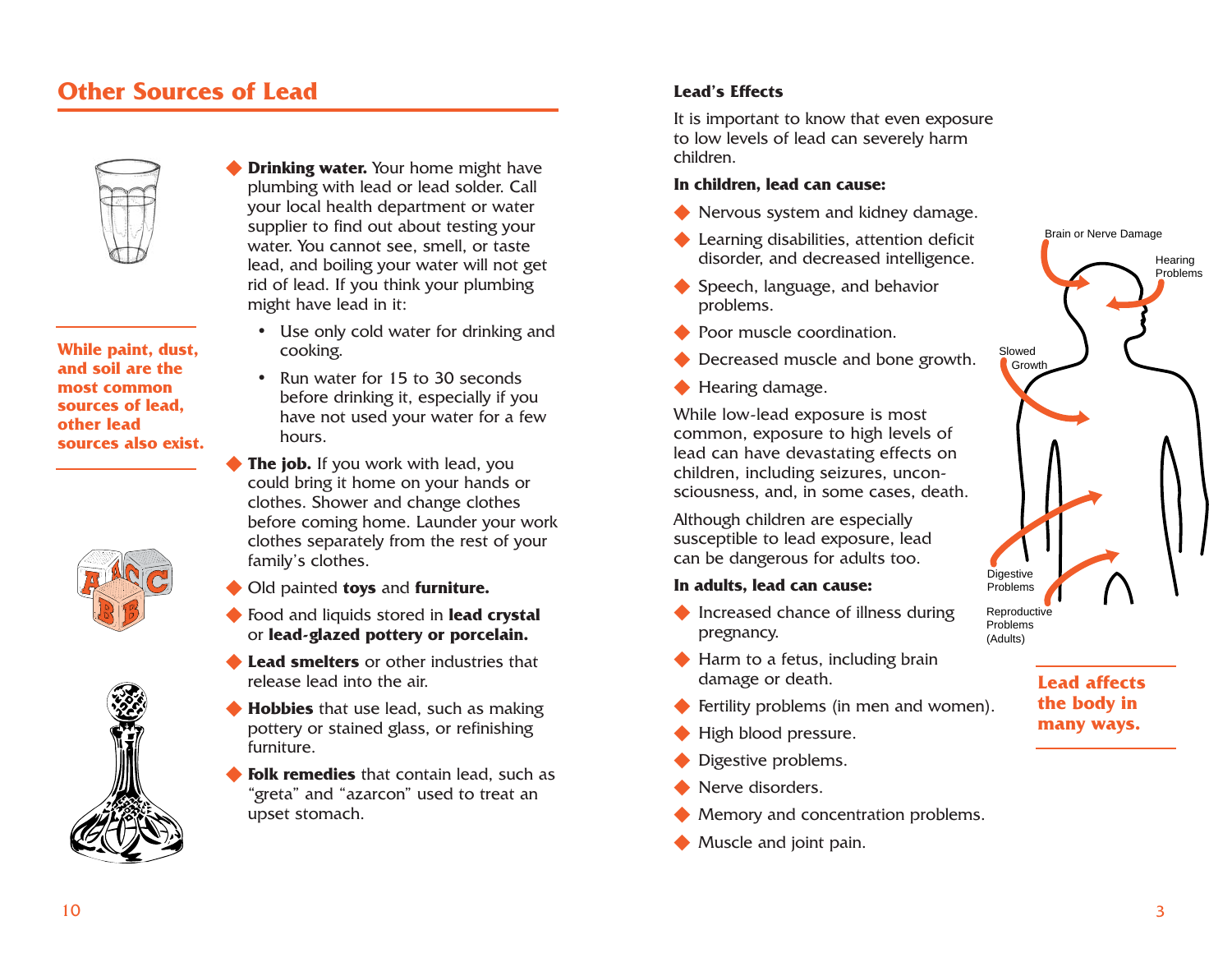## **Where Lead-Based Paint Is Found**

### **In general, the older your home, the more likely it has leadbased paint.**

**Many homes built before 1978 have leadbased paint.** The federal government banned lead-based paint from housing in 1978. Some states stopped its use even

- earlier. Lead can be found:
- $\blacklozenge$  In homes in the city, country, or suburbs.
- ◆ In apartments, single-family homes, and both private and public housing.
- Inside and outside of the house.
- In soil around a home. (Soil can pick up lead from exterior paint or other sources such as past use of leaded gas in cars.)

## **Checking Your Family for Lead**

**Get your children and home tested if you think your home has high levels of lead.**

**To reduce your child's exposure to lead, get your child checked, have your home tested (especially if your home has paint in poor condition and was built before 1978), and fix any hazards you may have.** Children's blood lead levels tend to increase rapidly from 6 to 12 months of age, and tend to peak at 18 to 24 months of age.

Consult your doctor for advice on testing your children. A simple blood test can detect high levels of lead. Blood tests are usually recommended for:

- ◆ Children at ages 1 and 2.
- ◆ Children or other family members who have been exposed to high levels of lead.
- ◆ Children who should be tested under your state or local health screening plan.

Your doctor can explain what the test results mean and if more testing will be needed.

## **Remodeling or Renovating a Home With Lead-Based Paint**

Take precautions before your contractor or you begin remodeling or renovating anything that disturbs painted surfaces (such as scraping off paint or tearing out walls):

- ◆ **Have the area tested for lead-based paint.**
- **Do not use a belt-sander, propane torch, high temperature heat gun, dry scraper, or dry sandpaper** to remove lead-based paint. These actions create large amounts of lead dust and fumes. Lead dust can remain in your home long after the work is done.

◆ **Temporarily move your family** (especially children and pregnant women) out of the apartment or house until the work is done and the area is properly cleaned. If you can't move your family, at least completely seal off the work area.

**Follow other safety measures to reduce lead hazards.** You can find out about other safety measures by calling 1-800-424-LEAD. Ask for the brochure "Reducing Lead Hazards When Remodeling Your Home." This brochure explains what to do before, during, and after renovations.

If you have already completed renovations or remodeling that could have released lead-based paint or dust, get your young children tested and follow the steps outlined on page 7 of this brochure.

**If not conducted properly, certain types of renovations can release lead from paint and dust into the air.** 

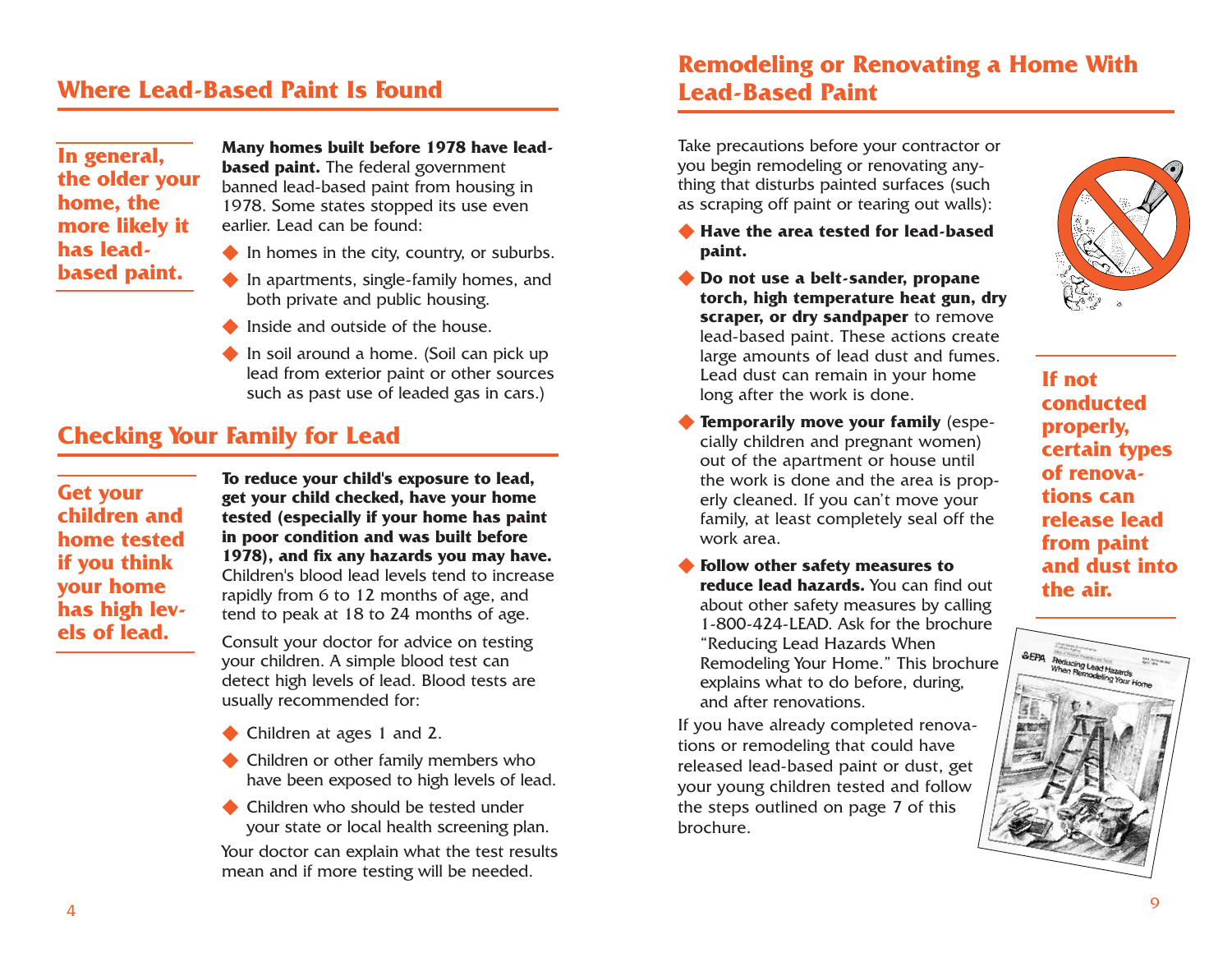## **Reducing Lead Hazards In The Home**

**Removing lead improperly can increase the hazard to your family by spreading even more lead dust around the house.** 

**Always use a professional who is trained to remove lead hazards safely.**



In addition to day-to-day cleaning and good nutrition:

- ◆ You can **temporarily** reduce lead hazards by taking actions such as repairing damaged painted surfaces and planting grass to cover soil with high lead levels. These actions (called "interim controls") are not permanent solutions and will need ongoing attention.
- To **permanently** remove lead hazards, you should hire a certified lead "abatement" contractor. Abatement (or permanent hazard elimination) methods include removing, sealing, or enclosing lead-based paint with special materials. Just painting over the hazard with regular paint is not permanent removal.

Always hire a person with special training for correcting lead problems—someone who knows how to do this work safely and has the proper equipment to clean up thoroughly. Certified contractors will employ qualified workers and follow strict safety rules as set by their state or by the federal government.

Once the work is completed, dust cleanup activities must be repeated until testing indicates that lead dust levels are below the following:

- $\blacklozenge$  40 micrograms per square foot ( $\mu$ g/ft<sup>2</sup>) for floors, including carpeted floors;
- $\triangle$  250  $\mu$ g/ft<sup>2</sup> for interior windows sills; and
- $\triangle$  400  $\mu$ g/ft<sup>2</sup> for window troughs.

Call your state or local agency (see bottom of page 11) for help in locating certified professionals in your area and to see if financial assistance is available.

## **Identifying Lead Hazards**

**Lead-based paint** is usually not a hazard if it is in good condition, and it is not on an impact or friction surface, like a window. It is defined by the federal government as paint with lead levels greater than or equal to 1.0 milligram per square centimeter, or more than 0.5% by weight.

**Deteriorating lead-based paint (peeling, chipping, chalking, cracking or damaged)** is a hazard and needs immediate attention. It may also be a hazard when found on surfaces that children can chew or that get a

**Lead from paint chips, which you can see, and lead dust, which you can't always see, can both be serious hazards.** 

- lot of wear-and-tear, such as: ◆ Windows and window sills.
- Doors and door frames.
- ◆ Stairs, railings, banisters, and porches.

**Lead dust** can form when lead-based paint is scraped, sanded, or heated. Dust also forms when painted surfaces bump or rub together. Lead chips and dust can get on surfaces and objects that people touch. Settled lead dust can re-enter the air when people vacuum, sweep, or walk through it. The following two federal standards have been set for lead hazards in dust:

- $\triangle$  40 micrograms per square foot ( $\mu$ g/ft<sup>2</sup>) and higher for floors, including carpeted floors.
- $\triangle$  250  $\mu$ g/ft<sup>2</sup> and higher for interior window sills.

**Lead in soil** can be a hazard when children play in bare soil or when people bring soil into the house on their shoes. The following two federal standards have been set for lead hazards in residential soil:

- ◆ 400 parts per million (ppm) and higher in play areas of bare soil.
- ◆ 1,200 ppm (average) and higher in bare soil in the remainder of the yard.

The only way to find out if paint, dust and soil lead hazards exist is to test for them. The next page describes the most common methods used.